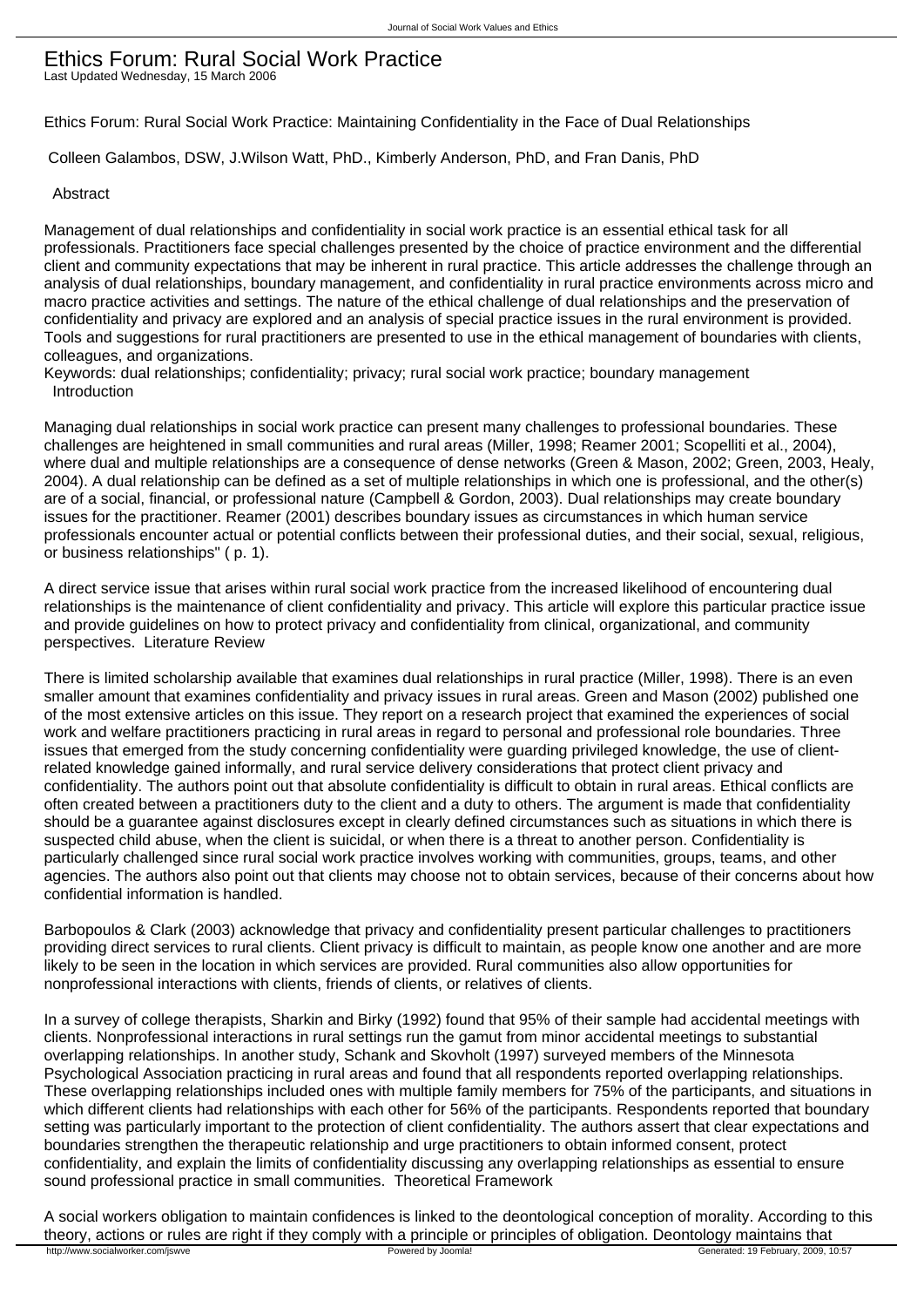actions are morally wrong because an action is classified as a moral violation. Deontologists believe that relationships carry with them certain obligations, such as obligations social workers have with their clients. These obligations include confidentiality and respect for privacy (Beauchamp, 1991; Frankena, 1973). The NASW Code of Ethics would be considered a set of rules that every social worker must abide in to prevent immoral behavior. Within this code, privacy and confidentiality is considered an ethical standard to be upheld by practicing social workers. Parameters are set related to the management of confidentiality within the boundaries of professional relationships. Other relevant Codes of Ethics, such as those developed by the Clinical Social Work Federation, the Canadian Association of Social Workers, and the American Psychological Association, also include confidentiality as an important ethical standard.

In addition to obligation duties, social workers as individuals can turn to virtue ethics for guidance. Theories of virtue depend on an assessment of moral traits that establish an individual's moral character. A moral virtue is a character trait that is morally valued. Aristotle, a virtue ethicist, maintained that the virtue of people consists of how well they do their work and their ability to function successfully. A virtue is a disposition, habit, quality, or trait of a person. He believed that there is an innate capacity for virtuous behavior which is developed through proper training and experience. Confidentialness and respectfulness for privacy are considered virtue standards (Beauchamp, 1991; Frankena, 1973). Applying this theory to the social work profession, social workers as individuals should aspire to cultivate confidentialness and respectfulness for privacy as character traits. To this end, guidelines are provided herein for clinical, organizational, and community practice to assist in the development of confidentialness and respectfulness for privacy for practitioners who work in rural environments. Clinical Considerations and Guidelines

Dual relationships are inherent in rural social work practice and create challenges to maintaining client confidentiality (Boisen & Bosch, 2005). Confidentiality can be described as the regulation, both legal and ethical, that protect the clients rights of privacy (Green & Mason, 2002, p. 270). Privacy refers to the degree of control a client has over what happens to information about him/her held by the worker (Green & Mason, 2002). Although boundary violations (where the worker is manipulative, exploitive, coercive, or deceptive to the client) may occur in rural areas, boundary crossings may emerge more frequently. Boundary crossings refer to the mix of professional and personal relationships in which the anonymity of clients and workers can be unavoidably compromised (Healy, 2003).

Rural areas include strong community ties with ample opportunity for chance encounters and boundary crossings with clients (Healy, 2003). Essentially, rural social workers are never off-duty within their communities since they often live and work in the same town, causing professional and personal relationships to blend. To be a member of a rural community means that close knit bonds exist and there is the expectation to engage in cultural mores and community events. To be seen in the community and to support activities builds trust and support for the professional role. Information received in informal settings or outside the realm of professional relationships presents challenges to the practitioner. For instance, clients and social workers may encounter each other in the grocery store, place of worship, or little league baseball game. Clients may regard these times as opportunities to ask for further assistance. Boundary crossings are not always harmful (Reamer, 2003); however, it is important for the practitioner to develop skills in assessing the potential harm or benefit in boundary crossings that may present themselves in clinical practice and to discuss these situations with the client. Table 1 outlines some of the types of boundary crossings that may be encountered by the professional social worker.

Table 1. Client-Worker Boundary Crossings

Type

Definition

 Examples Business Transactions client-owned or client-employed businesses grocery store, gas station, bank, farm implement store, telephone and electrical companies Community committees or clubs worker-client joint affiliation and memberships Parent Teacher Association (PTA), gardening and quilting clubs, 4-H, American Legionnaires, and Rotary club Community events community-wide participatory activities fund raisers, parades, celebrations, dances, and dinners Social events

 activity attendance that supports community members athletic events, weddings, anniversaries, funerals, sporting events, hunting and fishing activities Residence location geographical proximity between client and worker same neighborhood Organizational location attendance at the same organizations schools, hospitals, and places of worship Social and friendship networks mutual worker-client social networks spouses/partners, children, relatives, and friends Incidental occurrences addressing each other in public places greetings on the sidewalk

The rural social worker is responsible for maintaining appropriate boundaries regarding confidentiality and the protection of client-related information. Although the National Association of Social Workers and state licensing boards set standards and parameters in regard to confidentiality and privacy matters, no guidelines or practice tools are offered to address these standards, particularly within rural areas.

The professional literature offers some guidance. Kagle and Giebelhausen (1994) advocate the avoidance of dual relationships whenever possible, and suggest rural practitioners work and live in different geographical regions. Other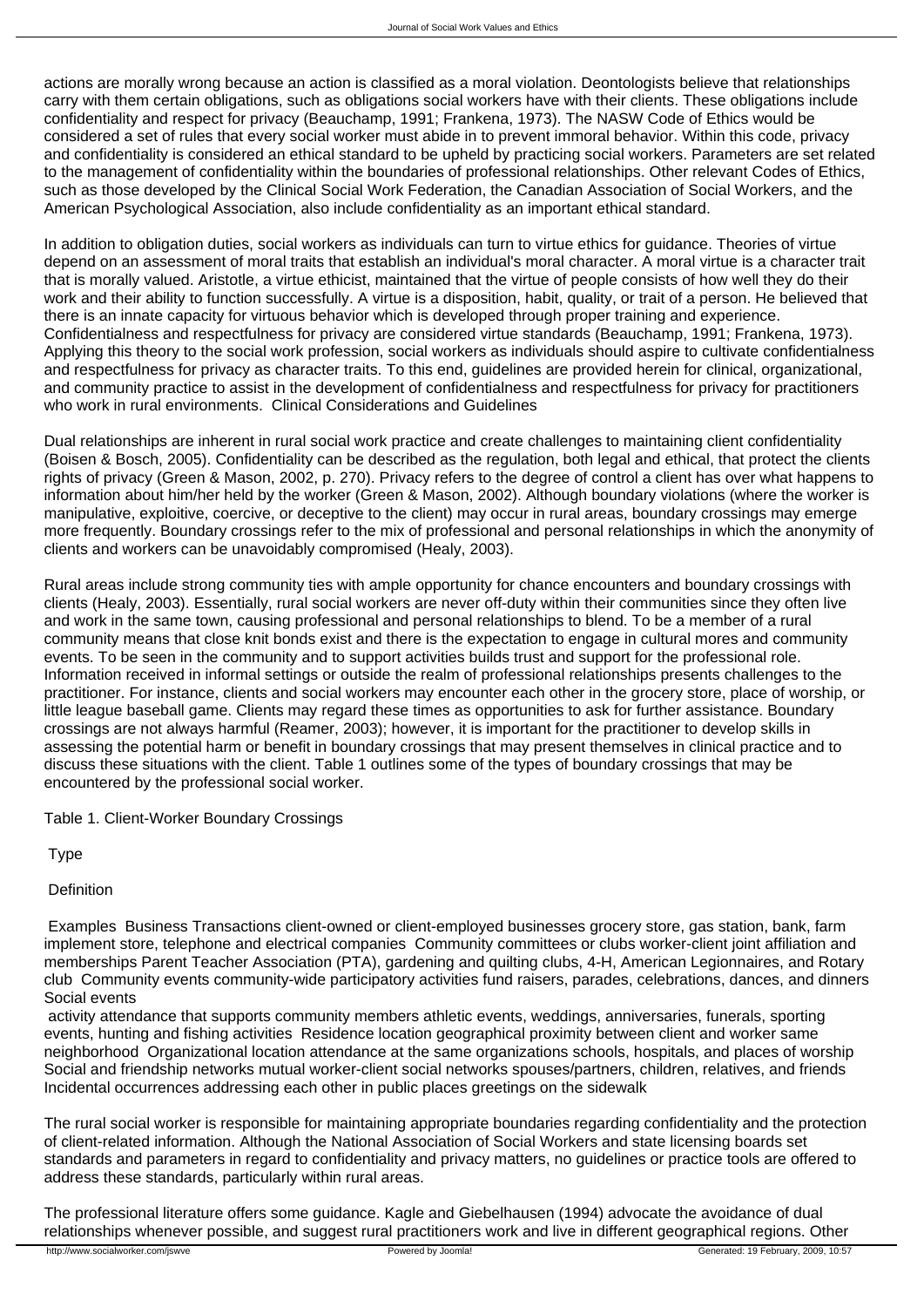authors note that these solutions are often not possible in rural areas, and leave the practitioner with no direction on how to manage dual relationships in an ethical manner (Green & Mason, 2002; Healy, 2003; Evans & Harris, 2004).

# Guidelines for Protecting Client Confidentiality

The authors present a set of guidelines that attempt to balance the protection of privacy while acknowledging that chance encounters occur in rural areas. The following practice guidelines account for the complex nature of dual or multiple relationships and the opportunities for boundary crossings in rural areas.

 - Always use informed consent procedures in professional relationships. A discussion of policy and ethical considerations, particularly confidentiality rules, is an important component to the client-worker relationship in rural areas. While addressing informed consent, discussions need to deal with the types of boundary crossings and their possible risks to client confidentiality. One way to manage this dialogue is to give the client a handout of Table 1 to highlight examples of boundary crossings. The use of Table 1 as a guideline may heighten the client and workers sensitivity to possible boundary crossings and their consequences, which may be further explored during the assessment process. - Include a discussion of dual relationships and potential for boundary crossings during the assessment process. In the completion of psychosocial assessments, include a discussion of relationships and activities that the client is engaged in that may present the potential for boundary crossings between the client and the worker. The use of genograms and ecomaps will help in this process. For instance, during the assessment process, a client genogram may uncover mutual relationships between the client and the worker, whereas a client eco-map may identify mutual social systems. When a potential conflict is discovered, the client and worker should engage in a mutual discussion about how potential encounters should be handled. This technique allows clients to take control of their privacy and reinforces their empowerment. In addition, this type of discussion strengthens the client-worker relationship as they work together to develop a plan of action that protects confidentiality.

 - Develop a plan of action regarding how boundary crossings will be handled. The development of a plan of action regarding boundary crossings prior to their occurrence enhances a clients ability to maintain control of his/her privacy. For instance, upon completing an eco-map, a worker may note that the client shares the same place of worship. A discussion of this association with the client will help each to prepare for chance encounters. Each discussion of mutual associations during the assessment process should include the development of a plan for how to address them. A plan of action should include points of choice making for clients, such as whether and how the client and worker should acknowledge each other in public places.

 - Conduct periodic evaluations on how boundary crossings are being handled. Exploring boundary crossings and their impact on client confidentiality needs to occur throughout the helping process. This evaluation should include a review of the plan of action, and a discussion of information, relationships, and mutual social systems not identified during the assessment phase. Also, any unplanned encounters should continue to be a point of discussion between the worker and client in regard to their impact on confidentiality and the helping relationship.

These guidelines are offered as suggestions for how social workers can manage client confidentiality, potential boundary crossings, and dual relationships in the delivery of services in rural areas. These guidelines are particularly suited for the practitioner working within a clinical practice.

However, agency attention to the issues of dual relationships, confidentiality, and privacy rights cannot be confined to micro and meso level practice issues. There are challenges at the macro level that involve the management of privacy and confidentiality within agencies and communities located in rural areas. Macro Considerations and Guidelines

If little is known about how rural social workers in direct practice address dual relationships and confidentiality issues, even less is known about how these issues impact macro practice in rural areas. Organizations have multiple relationships with other organizations in the community and internally with their clients, and members of the board, staff, and volunteers. Social workers, in leadership positions in their organizations and within the community as a whole, have a number of responsibilities to manage dual relationships and protect client confidentiality.

## Organizational Policies on Confidentiality

All organizations should have policies on confidentiality, which are shared with clients and staff. It is recommended that confidentiality policies include criteria for release of information about clients, the limitations of confidentiality, information about applicable state statutes and funder regulations, how to handle subpoenaed information, guidelines for what is included and excluded in permanent client files, and who has access to client files (Reamer, 2001; Wilson, 1978). Policies that address the protection of client information stored in computer files are also necessary to safeguard this material. Additionally, guidelines need to be developed on how staff use and manage e-mail communication that may include client information.

Clients should be informed in writing about the organizations confidentiality policies, as well as their limitations, especially with regard to disclosures of abuse of children, older adults, and persons with disabilities. Additionally, it is suggested that social work administrators include information about state laws that address whether certain professionals or persons working in specific types of agencies have privileged communication, and the limits of that privileged communication (Peterman & Dobos, 2004). One tool that can be used to inform clients of these policies is the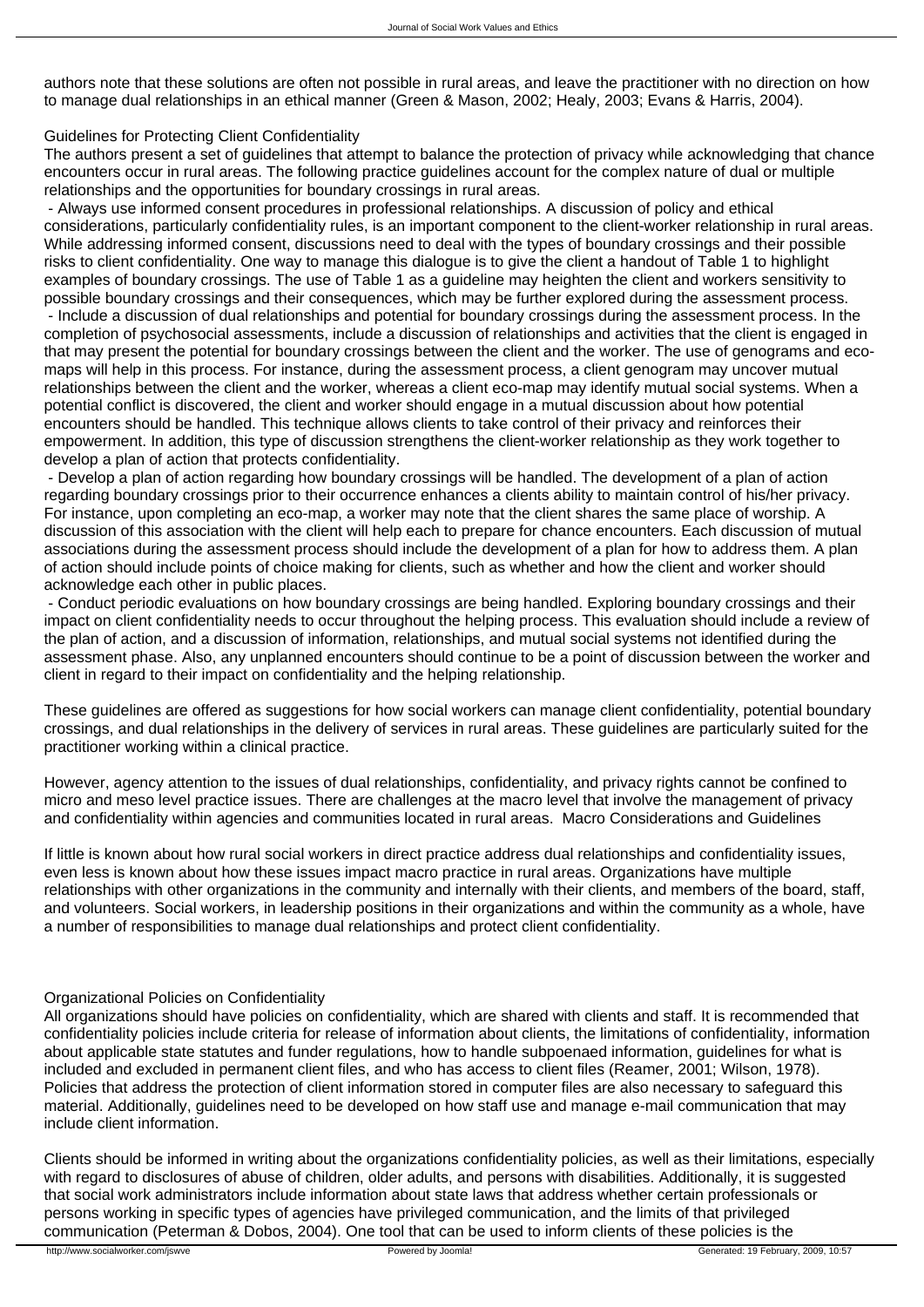development of a flyer that addresses boundary issues, confidentiality policies, and client rights (Kagle & Giebelhausen, 1994). This tool may be used within the helping relationship between client and worker, and may serve to enhance the client-worker relationship through providing an opportunity for talking openly and genuinely about client confidentiality and privacy rights.

Agency policies should also address the termination of employees, board members, or volunteers who violate organizational policy on client confidentiality. It is helpful to present policies on confidentiality and organizational expectations related to these policies at the time of hire or appointment.

Also, the employer needs to inform personnel of client confidentiality policies, and the consequences for violating such policies. All employees and volunteers, including board members of human service agencies, should receive training on this information. It is suggested that employees, volunteers, and board members sign a statement indicating they have been informed, understand, and agree to abide by the policies they received information on during the training. It is recommended that instruction on agency policies occur periodically to reinforce personnels knowledge and awareness of them.

## Use of Consultants

Another area that may involve potential breaches of confidentiality by persons serving dual roles within the organization is the use of consultants (Yankey, 1998). Agencies should avoid hiring as a consultant someone who already has a relationship with the organization, whether they are board members, volunteers, or clients. As an administrative decision, it may be best to use out of town consultants. In consultation practice, the use of distance as a boundary may be more easily arranged than in direct community practice, and it is consistent with Kagle and Giebelhausens (1994) recommendation for rural practice management. Nevertheless, all consultants should be asked to sign a confidentiality pledge form. A professional social worker who functions as a consultant in the community should not accept an appointment with organizations where protection of confidentiality cannot be established. The status of former client of the agency on the part of the consultant or close personal relationship with former clients of an agency should rule out a consultation relationship with that agency.

Finally, more information is needed about how rural organizations handle dual relationships and confidentiality. Do models exist that create a balance between managing an agency and maintaining relationships in rural areas while protecting client confidentiality and respecting boundaries? How do rural agencies handle the protection of confidentiality between board members, staff, and clients in rural-based organizations? Are there ways in which organizations have organized their physical space (private waiting rooms, separate areas for entrance and exit) to ensure client confidentiality? More emphasis on these issues within the professional literature will help to strengthen rural social work practice. Conclusion

Social work professionals must attend to ethical practices regardless of the practice environment or the level of system where the practice occurs. For the rural practitioner, special challenges to ensuring confidentiality and privacy rights for clients, colleagues, and organizations are related to the dense and complex interactions in rural communities. To address this special challenge of rural community practice, social workers must take special care in the management of agencies and in their interactions with clients to ensue that clients are empowered to participate in the management of their confidential information.

## References

Barbopoulos, A. & Clark, J. ( 2003). Practising psychology in rural settings: Issues and guidelines. Canadian Psychology, 44( 4), 410-424.

Beauchamp, Tom L. ( 1991). Philosophical ethics, ( 2nd ed.). New York: McGraw Hill.

Boisen, L. S., & Bosch, L. A. (2005). Dual relationships and rural social work: Is there a rural code? In Leon H. Ginsberg (Ed.) Social work in rural communities (3rd ed., pp. 189-203). Alexandria, VA: Council on Social Work Education.

Campbell, C. D. & Gordon, M.C. (2003). Acknowledging the inevitable: Understanding multiple relationships in rural practice. Professional Psychology: Research and Practice, 34( 4), 430 434.

Evans, T., & Harris, J. (2004). Citizenship, social inclusion and confidentiality. British Journal of Social Work, 34, 69-91.

Frankena, William K. (1973). Ethics, ( 2nd ed.). Englewood Cliffs, N.J.: Prentice Hall.

Green, R. (2003). Social work in rural areas: A personal and professional challenge. Australian Social Work, 56(3), 209 - 220.